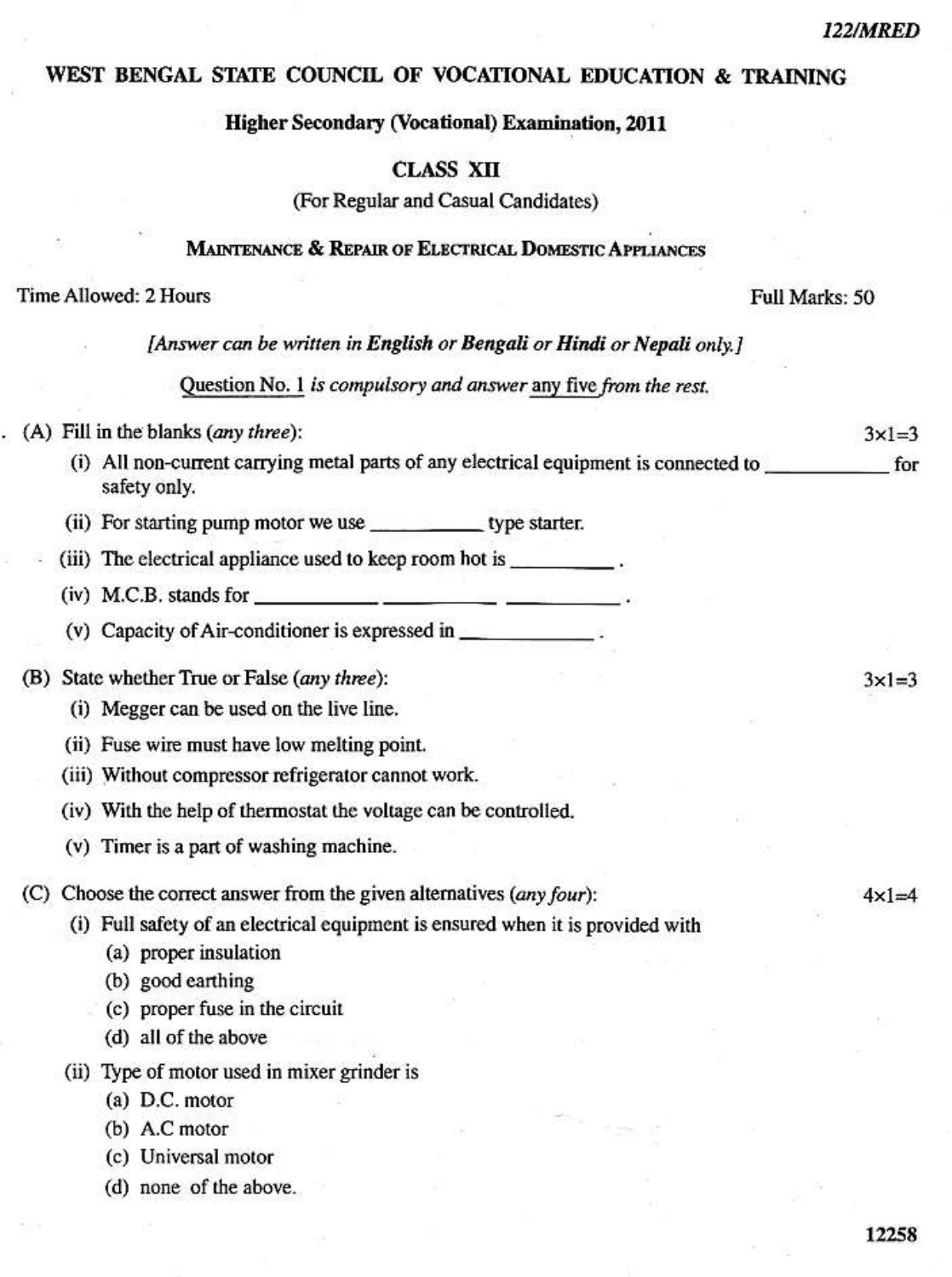|                  |     | (iii) Temperature control of electrical equipment is not possible due to failure of which device                                           |                 |  |  |  |
|------------------|-----|--------------------------------------------------------------------------------------------------------------------------------------------|-----------------|--|--|--|
|                  |     | (a) heating element                                                                                                                        |                 |  |  |  |
|                  |     | (b) timer                                                                                                                                  |                 |  |  |  |
|                  |     | (c) insulator                                                                                                                              |                 |  |  |  |
|                  |     | (d) thermostat                                                                                                                             |                 |  |  |  |
|                  |     | (iv) Door limit switch is a part of                                                                                                        |                 |  |  |  |
|                  |     | (a) geyser                                                                                                                                 |                 |  |  |  |
|                  |     | (b) Vacuum cleaner                                                                                                                         |                 |  |  |  |
|                  |     | (c) refrigerator                                                                                                                           |                 |  |  |  |
|                  |     | (d) none of the above                                                                                                                      |                 |  |  |  |
|                  |     | (v) To check insulation of a pump motor, we use                                                                                            |                 |  |  |  |
|                  |     | (a) ammeter                                                                                                                                |                 |  |  |  |
|                  |     | (b) voltmeter                                                                                                                              |                 |  |  |  |
|                  |     | (c) megger                                                                                                                                 |                 |  |  |  |
|                  |     | (d) none of the above                                                                                                                      |                 |  |  |  |
| $\overline{2}$ . |     | (a) Give an idea about the use of vacuum cleaner for various purposes.                                                                     |                 |  |  |  |
|                  | (b) | Write the type and specifications of the motor used in vacuum cleaner.                                                                     |                 |  |  |  |
|                  |     | (c) Describe the maintenance procedure of a vacuum cleaner.                                                                                | $2+3+3=8$       |  |  |  |
| 3.               |     | (a) Mention the main electrical items necessary to provide supply to a domestic pump motor.                                                |                 |  |  |  |
|                  |     | (b) Draw electrical connection diagram to provide supply to the pump motor, indicating proper symbols of<br>various electrical components. |                 |  |  |  |
|                  |     | (c) A domestic pump motor fails to start. What are probable reasons?                                                                       | $3 + 3 + 2 = 8$ |  |  |  |
| 4.               | (a) | What is the necessity of selector switch in a mixer grinder?                                                                               |                 |  |  |  |
|                  | (b) | Write constructional details of motor used in mixer grinder.                                                                               |                 |  |  |  |
|                  | (c) | Motor is not starting, what may be the reasons?                                                                                            |                 |  |  |  |
| 5.               | (a) | Draw the electrical internal connection diagram of a table fan.                                                                            |                 |  |  |  |
|                  |     | (b) What is the purpose of using a fan regulator?                                                                                          |                 |  |  |  |
|                  |     | (c) Fan is making abnormal noise. What may be probable reasons?                                                                            | $4 + 2 + 2 = 8$ |  |  |  |
| 6.               | (a) | What do you mean by Pressostat?                                                                                                            |                 |  |  |  |
|                  | (b) | Write type and details of the motor used in washing machine.                                                                               |                 |  |  |  |
|                  | (c) | Name two common problems generally occur in washing machine.                                                                               |                 |  |  |  |
|                  | (d) | Why is washing machine provided with door locking arrangement?                                                                             | $2+2+2+2=8$     |  |  |  |
| 7.               | (a) | Draw the electrical internal connection diagram of automatic type electric iron.                                                           |                 |  |  |  |
|                  | (b) | Name different parts of automatic electric iron.                                                                                           |                 |  |  |  |
|                  | (c) | The automatic electric iron is becoming abnormally hot. Which item may be defective?                                                       |                 |  |  |  |
|                  | (d) | A ceiling fan is rotating in reverse direction. What will you do to rectify the problem?                                                   | $2+2+2+2=8$     |  |  |  |

12258

ö.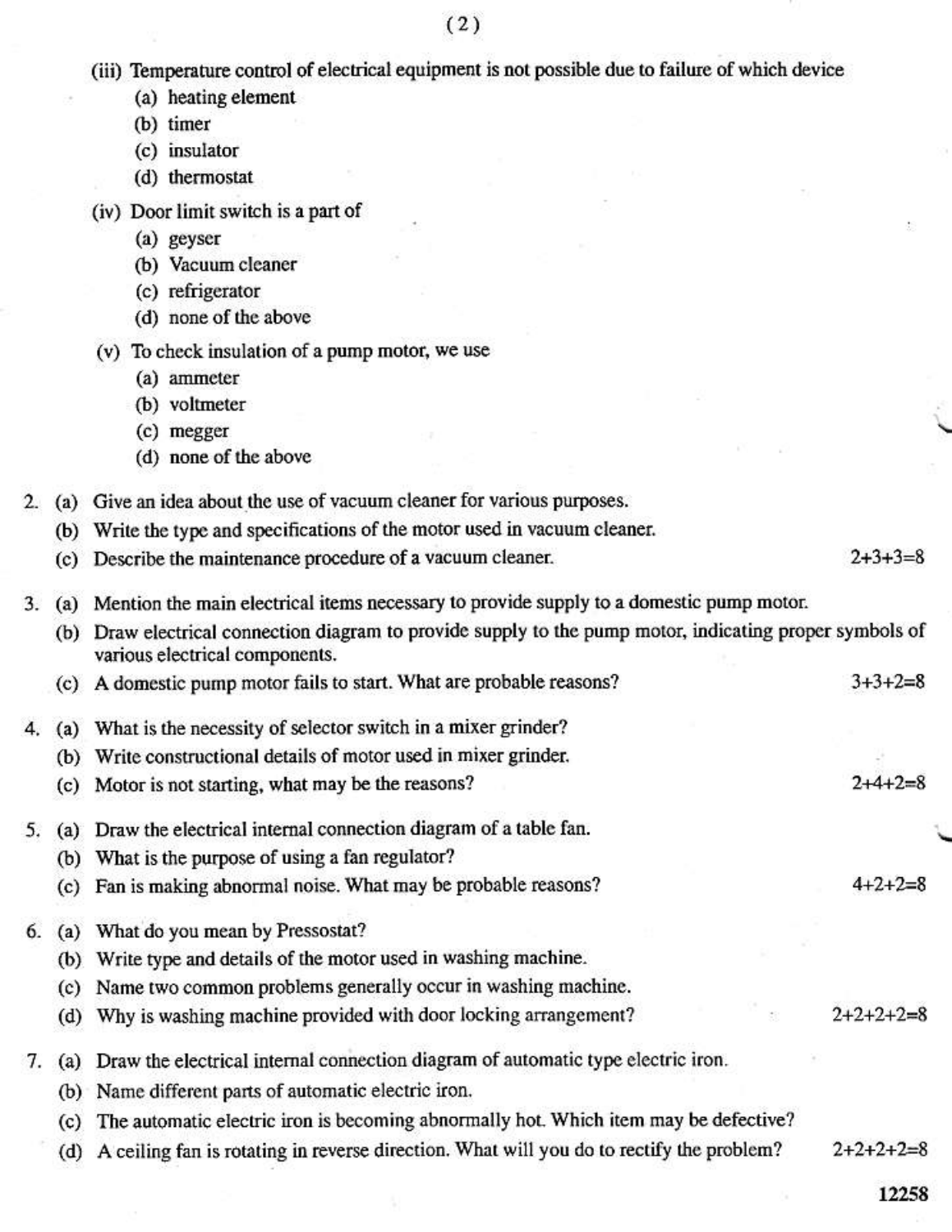| 8.       | (a) Draw internal electrical connection diagram of a refrigerator.                                                             |                 |
|----------|--------------------------------------------------------------------------------------------------------------------------------|-----------------|
|          | (b) Name the refrigerants generally used.                                                                                      |                 |
|          | (c) What type of motor is used in a refrigerator?                                                                              |                 |
|          | (d) State the working of door limit switch.                                                                                    | $3+2+1+2=8$     |
| 9.       | (a) Name different electrical parts of a geyser with their use.                                                                |                 |
|          | (b) Draw internal electrical connection diagram of a geyser.                                                                   |                 |
|          | (c) Name two common problems which may occur in geyser and their remedies.                                                     | $3+3+2=8$       |
| 10.      | Write short notes (any two):                                                                                                   | $2x4=8$         |
|          | (a) Room heater with variable thermostat;                                                                                      |                 |
|          | (b) Electric kettle;                                                                                                           |                 |
|          | (c) Concept of maintenance of air-conditioner.                                                                                 |                 |
|          |                                                                                                                                |                 |
|          | [Bengali Version]                                                                                                              |                 |
|          | াবাংলা অথবা ইংরাজী অথবা হিন্দী অথবা নেপালীতে উত্তর লেখা যাবে।]                                                                 |                 |
|          | প্রথম প্রশ্নটির উত্তর দেওয়া আবশ্যিক।                                                                                          |                 |
|          | পরবর্তী প্রশ্নগুলোর মধ্যে থেকে যে কোন পাঁচটি প্রশ্নের উত্তর দাও।                                                               |                 |
| $\geq$ 1 | (ক) শূন্যস্থান পূরণ করো (যে কোন তিনটি)ঃ                                                                                        | <b>DECXD</b>    |
|          | (i) যে কোন ইলেকট্রিক্যাল যন্ত্রের ধাতব অংশ (যা কারেন্ট পরিবহন করছে না) _____________ সঙ্গে যুক্ত থাকা উচিত<br>নিরাপত্তার জন্য। |                 |
|          | (ii) পাম্প মেটির চালু করার জন্য আমরা ____________ স্টটার ব্যবহার করি।                                                          |                 |
|          | (iii) ঘর গরম রাখার জন্য যে ইলেকট্রিক যন্ত্রের ব্যবহার করা হয় তা হল _______________________________                            |                 |
|          | (iv) এম.সি.বি. বলতে বোঝায় ________ ________ ________ ।                                                                        |                 |
|          | (v) এয়ার কন্ডিশনার-এর ক্ষমতা ___________ দিয়ে প্রকাশ করা হয়।                                                                |                 |
|          | (খ) নিচের উক্তিগুলির মধ্যে কোন্টি সত্য বা মিথ্যা তা লেখঃ                                                                       | シニィメツ           |
|          | (i) মেগার ভোল্টেজ রয়েছে এমন লাইনে ব্যবহার করা যেতে পারে।                                                                      |                 |
|          | (ii) ফিউজ্ তারের মেল্টিং পয়েন্ট কম হওয়া দরকার।                                                                               |                 |
|          | (iii) কমপ্রেসার ছাড়া রেফ্রিজারেটর কাজ করতে পারে না।                                                                           |                 |
|          | (iv) থার্মোস্ট্যাটের সাহায্যে ভোল্টেজ নিয়ন্ত্রণ করা যায়।                                                                     |                 |
|          | (v) টাইমার ওয়াসিং মেসিনের একটি অংশ।                                                                                           |                 |
|          | (গ) সঠিক উত্তরটি লেখ (যে কোন চারটি)ঃ                                                                                           | $8\times$ 5 = 8 |
|          | (i) কোন ইলেকট্রিক যন্ত্রের পুরো নিরাপত্তা তখনই থাকে যখন                                                                        |                 |
|          | (ক) সঠিক ইনসুলেশন থাকে                                                                                                         |                 |
|          | (খ) ভালো আৰ্থিং থাকে                                                                                                           |                 |
|          | (গ) সঠিক মানের ফিউজ্ ব্যবহৃত হয় সার্কিটে                                                                                      |                 |
|          | (ঘ) পূৰ্বোক্ত সব কটিই থাকে                                                                                                     |                 |
|          |                                                                                                                                | 12258           |
|          |                                                                                                                                |                 |

 $\bar{\nu}$ 

ł

ŕ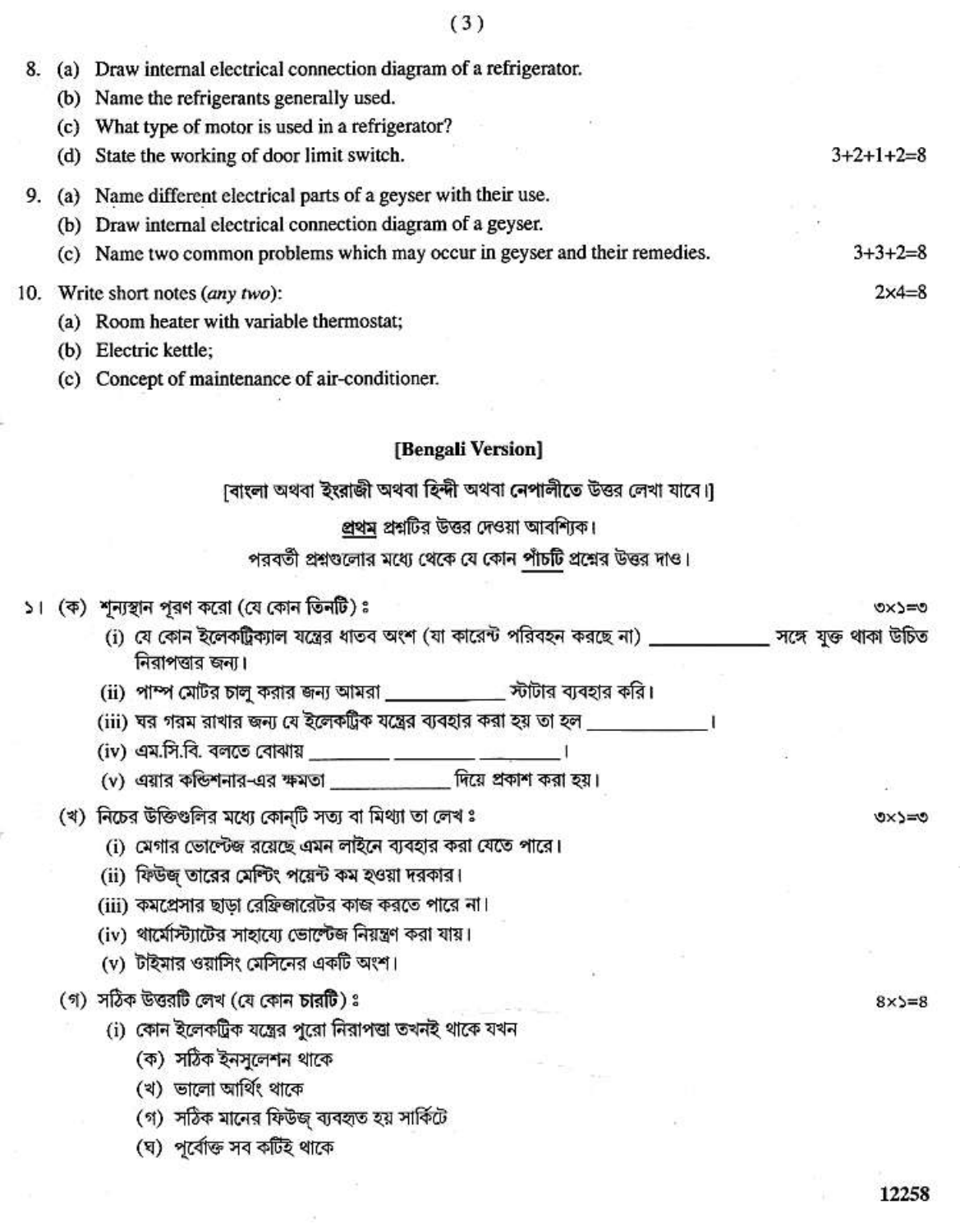- (ii) মিক্সার গ্রাইন্ডার-এ যে ধরনের মোটর ব্যবহৃত হয় তা হল
	- (ক) ডি. সি. মোটর
	- (খ) এ. সি. মেটর
	- (গ) ইউনিভ্যারসাল মোটর
	- (ঘ) উপরের কোনটিই নয়
- (iii) কোন ইলেকট্রিক্যাল যন্ত্রের তাপমাত্রা নিয়ন্ত্রণ সম্ভব হয় না কি খারাপ হলে?
	- (ক) হিটিং এলিমেন্ট
	- (ব) টাইমার
	- (গ) ইনসলেটর
	- $(\overline{v})$  থার্মোস্ট্যাট
- (iv) ডোর লিমিট সুইচ যে যন্ত্রের অংশ তা হল
	- (ক) গিজার
	- (থ) ভ্যাকুয়াম ক্লিনার
	- (গ) রেফ্রিজারেটর
	- (ঘ) উপরের কোনটিই নয়
- (v) একটি পাম্প মোটরের ইনসুলেশন ঠিক আছে কি না দেখার জন্য ব্যবহৃত হয়
	- (ক) অ্যামমিটার
	- (খ) ভোল্টমিটার
	- (গ) মেগার
	- (ঘ) উপরের কোনটিই নয়
- ২। (ক) বিভিন্ন কাজে ভ্যাকুয়াম ক্লিনার কিভাবে ব্যবহৃত হয় উল্লেখ করো।
	- (খ) ভ্যাকুয়াম ক্লিনারে যে ধরনের মোটরের ব্যবহার হয় তার বিবরণ দাও।
	- (গ) ভ্যাকুয়াম ক্লিনারের রক্ষণাবেক্ষণ পদ্ধতির বর্ণনা দাও।

২+৩+৩=৮

৩+৩+২=৮

 $2+8+2=6$ 

 $8 + 2 + 2 = b$ 

- ৩। (ক) একটি ডোমেস্টিক পাম্প মোটরে বৈদ্যুতিক সংযোগ দেওয়ার জন্য কি কি আনুষাঙ্গিক বৈদ্যুতিক বস্তুর প্রয়োজন হয়?
	- (খ) পাম্প মোটরে বৈদ্যুতিক সংযোগ দেওয়ার জন্য ব্যবহৃত আনুসঙ্গিক বৈদ্যুতিক বস্তুগুলোর সঠিক চিহ্ন সমেত সংযোগ-চিত্র অঙ্কন করো।
	- (গ) একটি ডোমেস্টিক পাম্প মেটির চলছে না, কি কি সম্ভাব্য কারণ হতে পারে?
- ৪। (ক) একটি মিক্সার গ্রাইন্ডারে সিলেক্টর সুইচের কাজ কি?
	- (থ) মিক্সার গ্রাইন্ডারে যে মোটর ব্যবহৃত হয় তার সবিস্তার বিবরণ দাও।
	- (গ) মিক্সার গ্রাইন্ডার মোটর ঘুরছে না। সম্ভাব্য কারণ কি কি?
- ৫। (ক) একটি টেবিল ফ্যানে বৈদ্যুতিক আভ্যন্তরীণ সংযোগের চিত্র অঙ্কন করো।
	- (খ) ফ্যান রেণ্ডলেটর ব্যবহারের কারণ কি?
	- (গ) ফ্যান অস্বাভাবিক আওয়াজ করছে। সম্ভাব্য কারণগুলি কি কি?